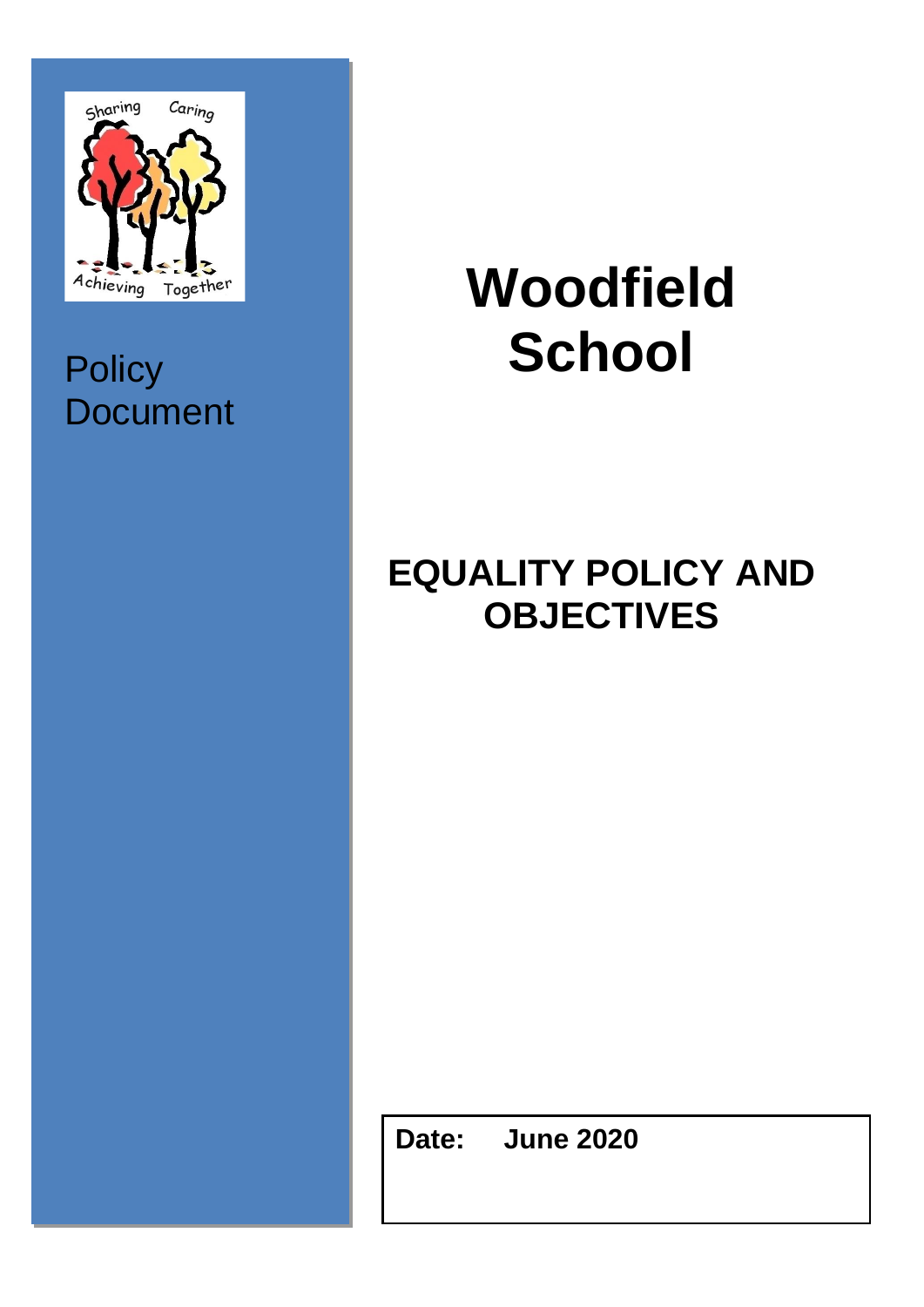### **Woodfield School Equality Policy and Objectives**



#### **AIMS**

Our primary aims are:

- to educate, develop and prepare our pupils for life in Britain,
- to eliminate discrimination, harassment, victimisation and any other behaviour inappropriate to the Equality Act,
- to promote equality of opportunity between persons who share a protected characteristic and those who do not share it.
- to foster good relations across all characteristics between persons who share a protected characteristic and those who do not share it.

The governors and staff are committed to promoting understanding of the principles and practices of equality and justice.

Discrimination on the ground of gender, ethnicity, cultural background, socio-economic group, disability, sexual orientation, religion or belief, pregnancy and maternity, gender reassignment, marriage and civil partnership, and age is unacceptable in Woodfield School. This applies for pupils, staff and families.

Every member of the school community will endeavour to further these aims by personally contributing to a happy, caring environment and by showing respect for each other as individuals.

All staff will practise equality of opportunity.

#### **EQUALITY OBJECTIVES**

- To achieve the highest possible standard of education for pupils, irrespective of ethnicity, religion and belief, socio-economic group, gender, gender reassignment, sexual orientation, pregnancy and maternity, age, ability or disability.
- To ensure the curriculum promotes positive attitudes to ethnic and cultural diversity and celebrates diversity/equality and achievement
- To ensure enrichment activities are made accessible to all pupils by considering accessibility and equality when arranging an activity and addressing barriers through planning and risk assessment.
- To encourage understanding and respect for the beliefs, doctrines, and personal circumstances of individuals.
- To involve, as far as possible, representatives from diverse groups in our catchment area in school life.
- To deal swiftly, effectively and firmly with comments and incidents that are detrimental to the well-being of others.
- To seek to employ a range of staff representative of the diversity of our catchment area and with a variety of experience.
- To ensure the correct and appropriate procedures for the recruitment of staff.

We recognise the importance of enabling all our pupils and their families, to have equal access, as far as possible, to the facilities and activities we have to offer. High standards are possible for all and we seek to ensure that our expectations are challenging whatever the level of intellectual or physical ability, gender, gender reassignment, age, ethnicity, belief or religion, pregnancy and maternity. We try to extend this welcome to everyone, including staff, parents/ guardians, children and the community.

It is important that we encourage the active involvement of our learners and help them to understand their rights as well as respecting the rights of others. We actively engage with our community to ensure that prejudice, discrimination and stereotyping are challenged, providing a harmonious working environment in which everyone feels valued.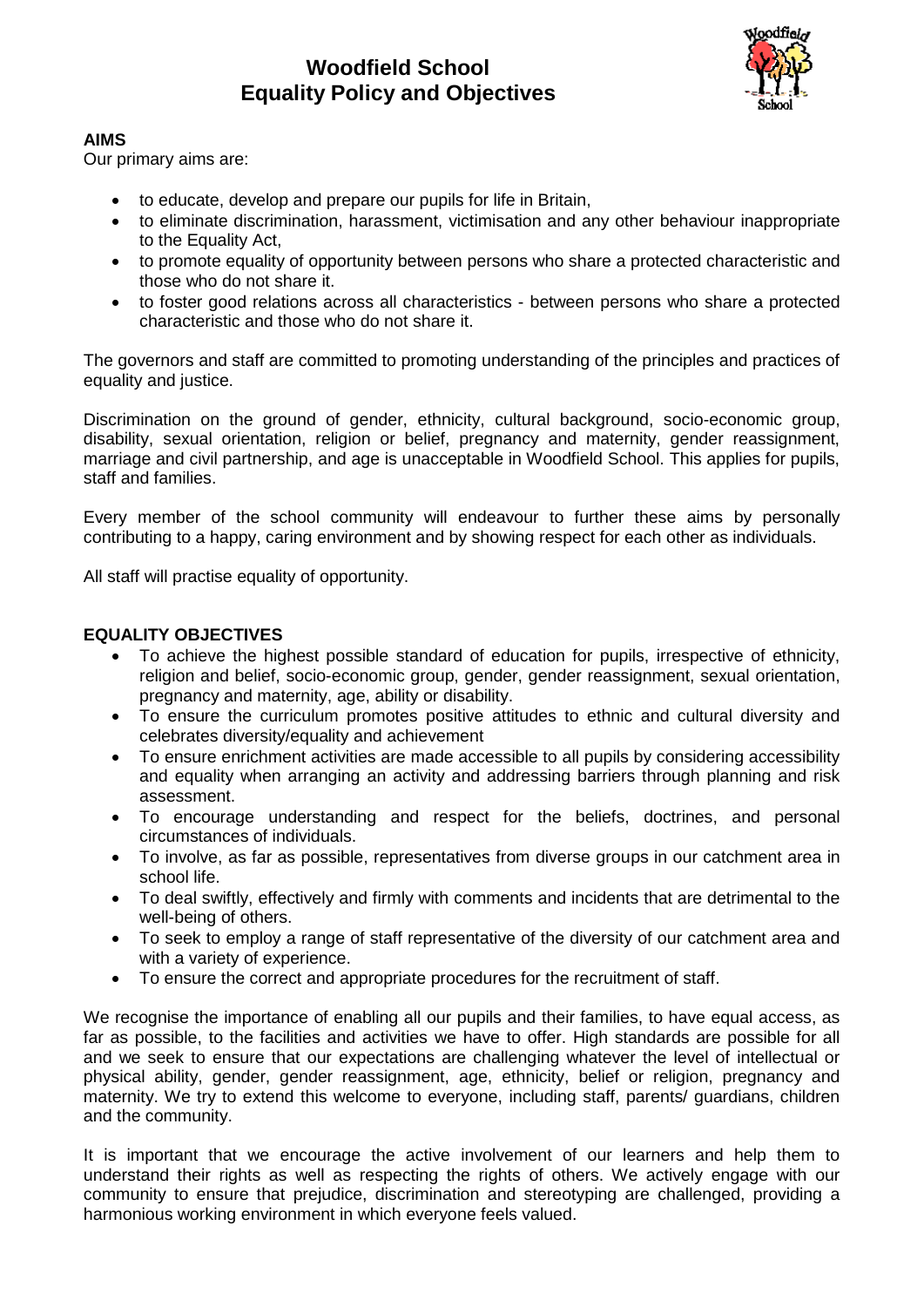We understand equal opportunities to describe an environment in which no child or adult is prevented from taking a full part in the life of the school as a result of:

- Gender
- Gender reassignment
- Physical needs
- Behavioural needs
- Learning needs
- Pregnancy and maternity
- Ethnic background
- Religious background
- $\bullet$  Age
- Marriage and civil partnership

This will influence our approach to:

- Constructing and delivering the curriculum
- Classroom management
- School ethos
- Involving parents and the local community
- School procedures
- Employment opportunities
- Access to facilities
- Staff Well-being

All pupils are expected to work towards their potential – whatever level that may be. Classroom organisation and planning must have regard for every pupil's needs.

We aim to include reference to equal opportunities through:

- Curriculum and administrative policies
- Budget planning
- School development plan

We are committed to supporting the learning of pupils across the ability range and as such are conscious of the need for fair distribution of resources.

Different pupils will excel in different subjects. Therefore we continue to protect the broad, balanced and relevant curriculum to ensure that all pupils have a chance to succeed and have their skills and abilities recognised.

Our assessment policy sets the standard in terms of ensuring that we have good understanding of what our pupils have learnt and how we can support them in the next stage of their learning.

We identify trends within year groups and track the progress of individuals and increasingly use data to check that all individuals within the school are achieving their potential. We monitor progress of all pupils individually, and also compare progress of different groups of pupils - e.g. boys, girls, ASD, PMLD, those from ethnic minority groups, pupils with physical impairment, pupil premium, Children Looked After.

#### **CURRICULUM PLANNING**

All pupils have access to the full range of the curriculum for their age group. Planning takes account of the need for differentiation to provide full access for pupils with a range of varying needs. Members of the Senior Leadership Team check planning to ensure that provision and resources are appropriate.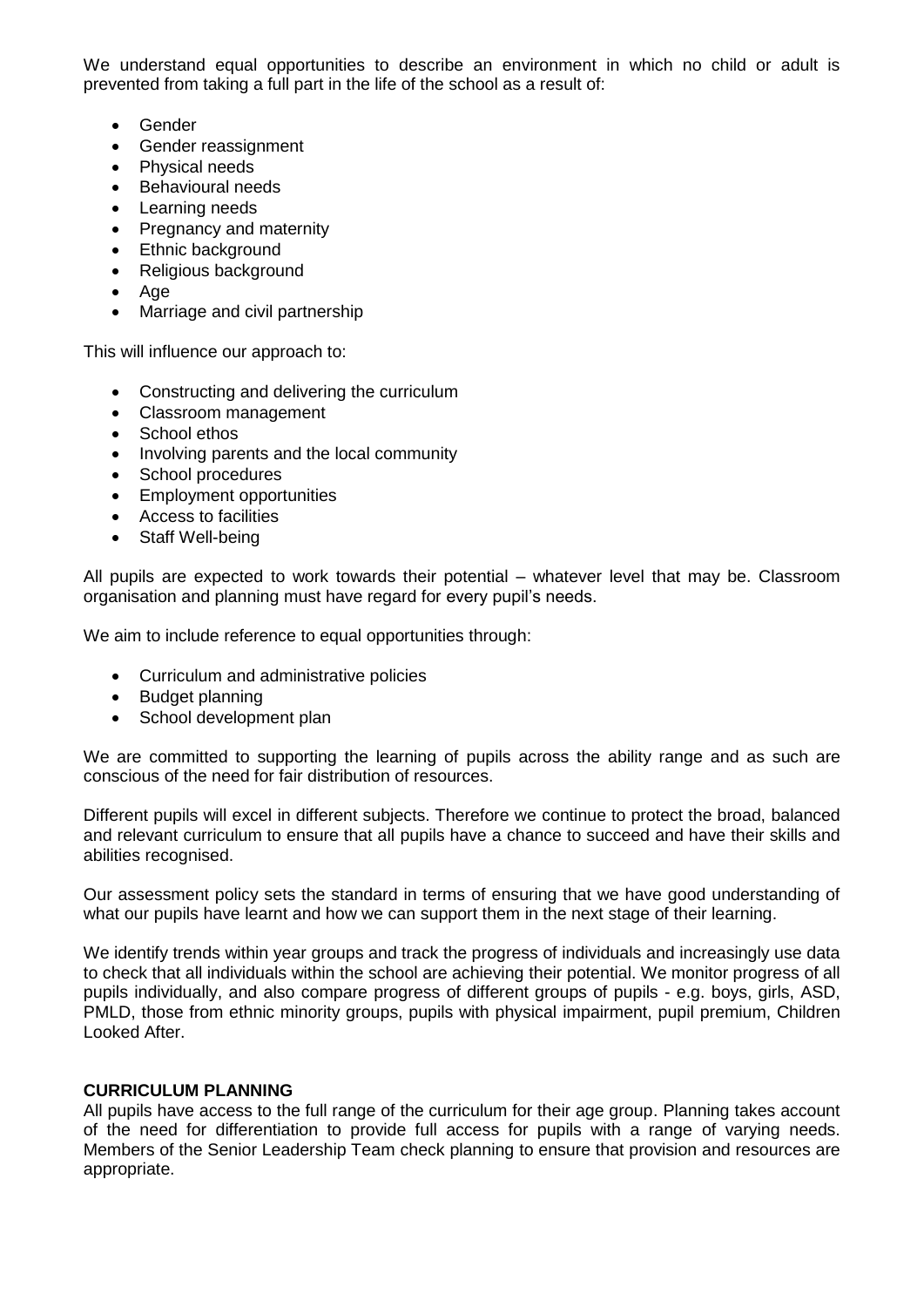#### **CLASSROOM MANAGEMENT**

Each classroom is made equally welcoming to boys and girls with flexible seating arrangements and a variety of resources to support pupils in their learning. Grouping is appropriate for specific purposes.

A positive classroom ethos is developed with the use of rewards and boundaries and clear expectations of classroom behaviour.

Staff work hard to ensure that all pupils feel valued, have individual targets and are clear about what they need to do next to make the progress expected of them.

Resources are prepared and selected which are free from gender or cultural bias where possible. Audits of resources, against learning outcomes and planning help ensure appropriateness and relevance.

#### **SCHOOL ETHOS**

School ethos is set by the quality of relationships within a school and the sense of vision that the school has as a whole. The school and classroom ethos reflect the value placed on every individual child.

The school aim is 'Sharing, Caring, Achieving together'. Adults and children contribute to this ethos by:

- The examples they set through relationships and actions.
- The organisation of the school and the extent to which it values involvement, co-operation and consultation.
- Curriculum development and improvement with a priority of maintaining a broad, balanced and relevant curriculum to provide life skills for all pupils.
- School projects and groups which emphasise the importance of social skills and the development of self-esteem e.g. School Council.
- A positive behaviour policy where every opportunity is taken to praise and reward and encourage a sense of community and shared responsibility.
- The scene set during assemblies.
- Discussion of issues with pupils as part of the PHSE and citizenship curriculum.
- Taking every opportunity to celebrate our successes and strengths as a school.
- Ensuring that school publications reflect our commitment to equal opportunities.
- Providing a communication friendly environment.

#### **INVOLVING PARENTS, CARERS, AND OTHER STAKEHOLDERS**

We seek to involve as many parents and members of the local community in our school as possible. We encourage active involvement through:

- Written communications such as Newsletters.
- Teacher's reports on pupil progress against individual targets.
- **•** Termly parents' consultation evenings.
- Weekly coffee mornings.
- Training sessions for parents and carers, schools in the Dacorum area and the wider community.
- Supporting pupils with disabilities and their staff in mainstream Dacorum schools by being part of Hertfordshire Outreach Service.
- Fund-raising and social events.
- Attendance at assemblies and concerts.
- Participating in community activities e.g. Leverstock Green Village Association, Young Enterprise having a stall in the local market, using the local church for services etc.
- Working with partner primary & secondary schools in the local area.

The school will arrange for a translator to attend meetings with parents about their individual child where this is necessary. Relevant documents will be translated into the home language to help parents access and share information.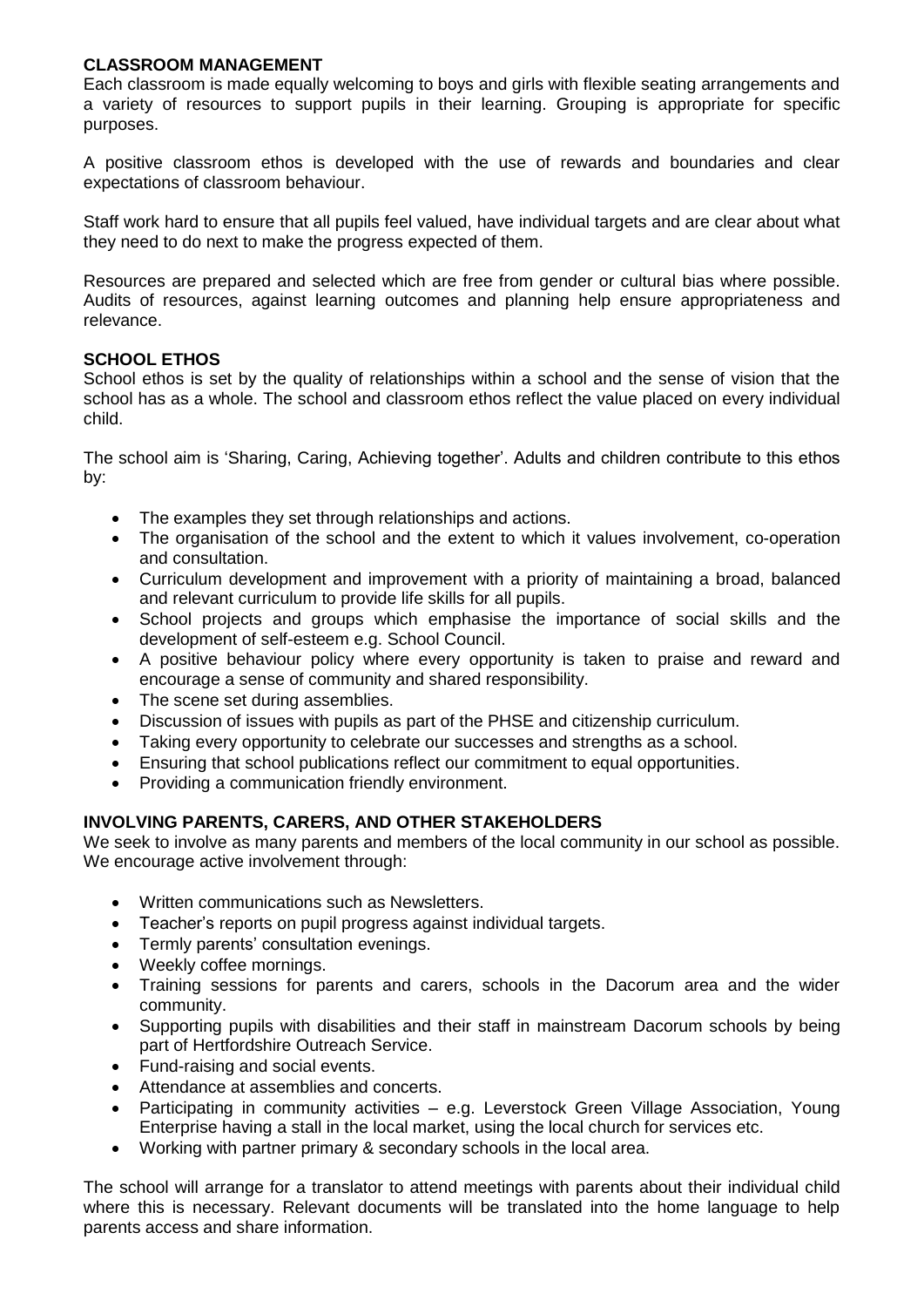We provide facilities for an After School Club for our pupils which is run as a charity on four evenings each week after school. Pupils of KS1 and over have opportunity to access this social provision, when ASC staff and parents/carers consider that they are ready to cope with a longer day at school.

A variety of home-life circumstances has an effect upon pupils' experiences in school. We aim to take into account the differences that exist and that may place extra pressure upon particular children at particular times.

Special factors that need consideration include:

- Attitudes towards fund raising that may affect attendance at various events.
- Any implications for the curriculum in terms of the faiths present in our school e.g. swimming, changing for PE/ games, Sex Education.
- Ways in which the school year might be affected by religious festivals.
- Requests for money for trips, charity and other extra costs that parents might find difficult with inconsiderate timing.
- The need for special food to be provided for religious or medical reasons.
- The need to balance the presence of withdrawal groups with whole class teaching requirements.

We attempt to address these considerations through:

- Providing parents with early notice of trips and additional activities.
- Providing as many lunchtime clubs as possible.
- Consulting parents about the Relationships and Sex Education policy.
- Providing opportunity for pupils to fully participate in religious observance when this is requested by parents.
- Ensuring that school catering provides for different religious requirements.
- Careful timing of withdrawal groups and monitoring of the number and effect in order to minimise disruption whilst also enabling individuals to access the support they need.
- A high profile on differentiation in planning, delivery and resources.
- Appropriate training of staff to ensure understanding of the special requirements of the school community.
- Completion of risk assessments where there are concerns about pupils with particular behavioural or learning needs.

#### **SCHOOL PROCEDURES**

#### *Meeting the needs of groups and individuals*

There will be specific times during the school year when special arrangements have to be made for individuals or groups of pupils on the basis of their gender, gender reassignment, pregnancy and maternity, religious beliefs, family background. These may include:

- Provision of a prayer room during Ramadan
- Single-sex health and sex education lessons, and swimming sessions
- Intervention programmes to support pupils with particular needs

We also seek to meet individual needs by:

- Promoting an ethos of inclusion where adaptations are made and flexibility of provision is encouraged around the individual needs of the child.
- Ensuring that the arts, sports and social skills within our curriculum have a high profile in order to enable all pupils to have an opportunity to succeed and develop a sense of selfesteem.
- Adopting a multi-agency approach which seeks to support the work of other professionals whilst also taking advice and keeping informed.

#### *Admissions*

Admission to the school is determined by the local authority and is based on the individual's Education, Health & Care Plan (EHCP).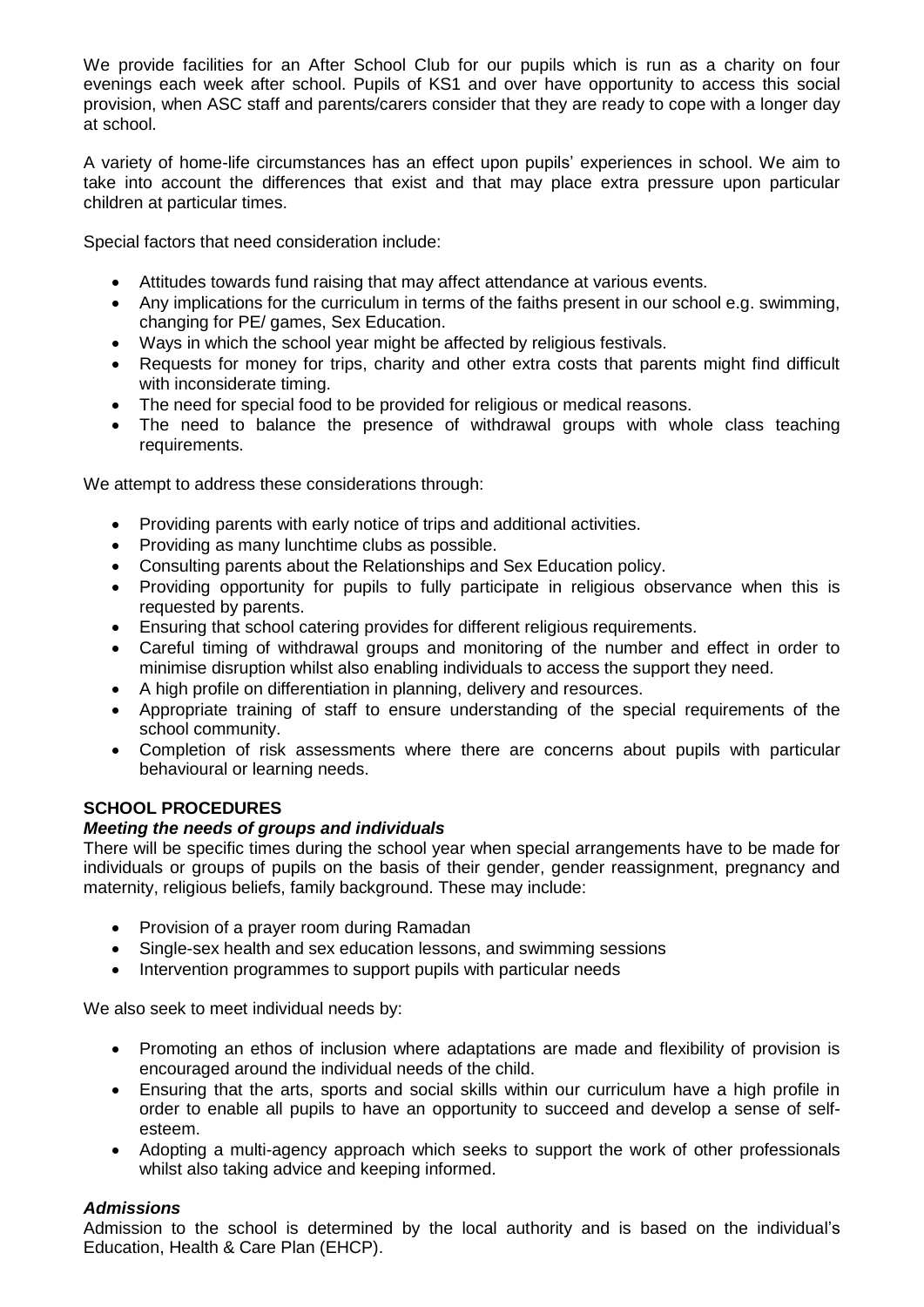#### **EMPLOYMENT OPPORTUNITIES**

The (staff) Safer Recruitment policy reflects the principles of equal opportunity and is reviewed annually by the governing body. When vacancies arise we:

- Advertise the position sufficiently widely to allow a reasonable number of applicants.
- Ensure candidates are made aware of the school's selection procedure, criteria and candidate specification.
- Shortlist according to agreed criteria.
- Interview, applying the same principles and procedures with all candidates.
- Provide feedback to all candidates and explain decisions as quickly as possible.

Every attempt will be made to enable candidates to demonstrate their abilities and interviewers will keep an open mind with regard to ethnicity, gender, gender reassignment, sexual orientation, pregnancy and maternity, age, religion, marriage and civil partnership, and disability. It will not always be assumed that a higher level of qualification makes a candidate more appropriate for the post. Experience and maturity will be recognised for their value, alongside enthusiasm and a willingness to learn.

Appointments will be made on the basis of merit and suitability for the post. Financial considerations will, wherever possible, be kept to a minimum.

Once in post, the induction programme supports staff during the initial stages of employment and there are opportunities for all staff to have professional development opportunities at regular times throughout the year. The appraisal process reflects the principles of equal opportunities.

#### **ACCESS TO FACILITIES**

The school's access plans are reviewed and updated annually as part of the School Development Plan. These provide a short, medium and long-term view in order to make the school more accessible and able to provide for the variety of physical and sensory disabilities which current and future pupils (or staff) may have.

The school was designed for use by young people with disabilities and this is taken into account whenever any adaptations are made to the building.

All classrooms are accessible, and the building is on one level, so there are no stairs and ramps.

The outside area is also level access and step-free, including doors to the exterior and level entry. All doors are wide enough for wheelchair access.

There are separate accessible toilets for pupils and adults.

Specialist changing beds and hoists are available throughout the school.

Many auxiliary aides are used in school to enable pupils to access the curriculum – e.g. touch screens, switches, voice output communication aids (VOCAs), adapted scissors, writing implements and kitchen equipment.

#### **STAFF WELL-BEING**

We pride ourselves on acknowledging the needs of staff not only in terms of their role as educators within school, but also as parents, children and individuals. As such we will try to accommodate staff requests involving family demands where appropriate as long as they are not to the detriment of the pupils in school.

Guidance on absence is available separately.

We try to enable staff to juggle their home and school responsibilities, maintaining the drive for school improvement whilst limiting the number and duration of meetings. We aim to support staff in maintaining a healthy work/life balance and recognise the value of staff having the time they need for pursuing other interests. Additional school events are planned well in advance and consultation takes place on time and date.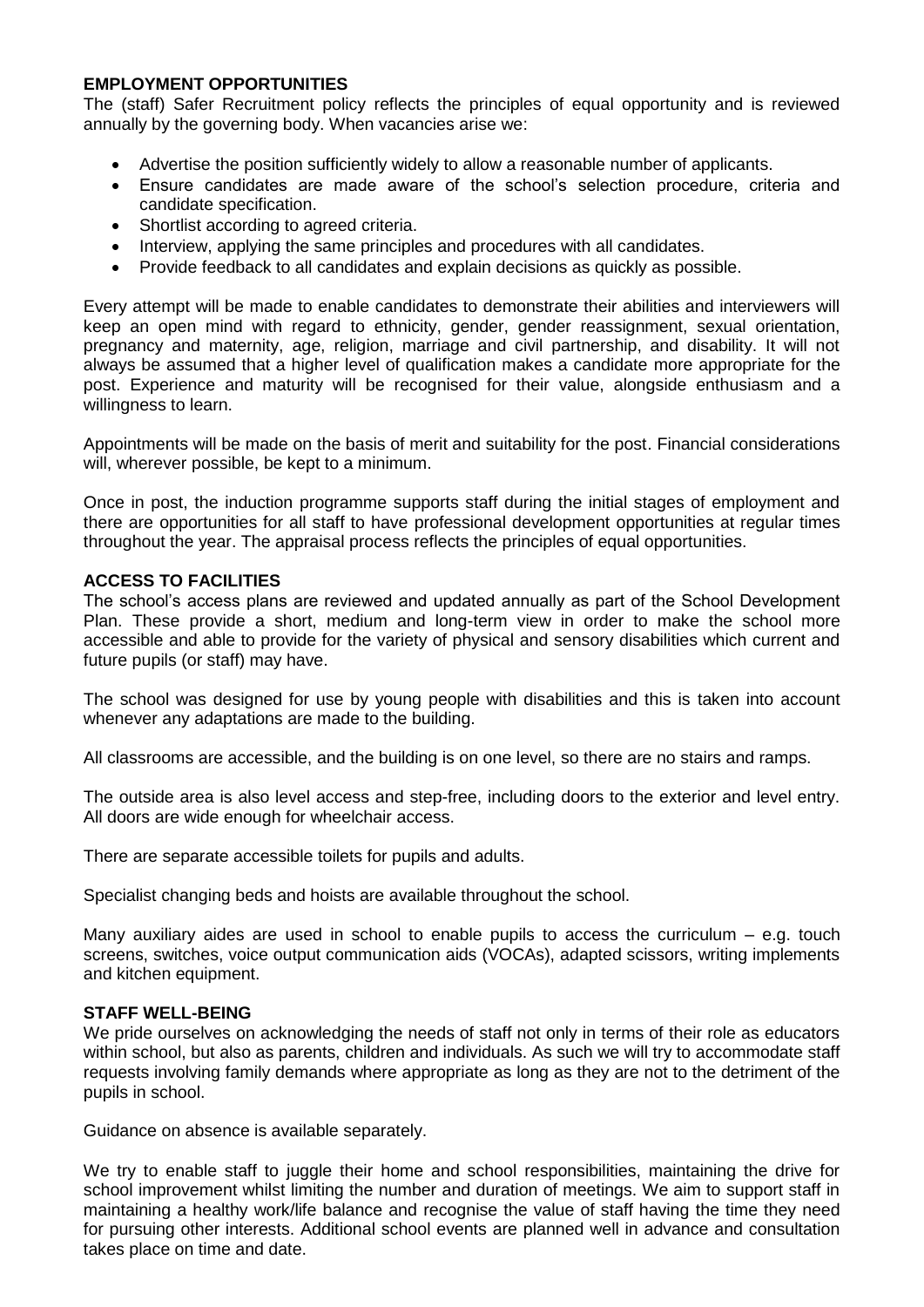#### **WHEN IT GOES WRONG – DEALING WITH ISSUES**

We take pride in the way in which our pupils and staff work together irrespective of differences of religion, ethnicity, gender, gender reassignment, pregnancy and maternity, age, ability and social background. The majority of our pupils have insufficient awareness of 'self' and 'others' to intentionally harm another by bullying. However, on rare occasions, prejudice-based bullying may occur. We acknowledge its presence and are committed to actively campaigning against it. We aim to tackle it by:

- Maintaining an ethos of respect and tolerance for one another, discussing issues in PSHE and assembly.
- Gathering views from pupils through the School Council.
- Insisting on high expectations of pupil's behaviour towards one another.
- Providing a range of opportunities for pupils to work together.
- Staff setting a good example with positive role models.
- Recording and addressing all incidents that are reported incidents of ethnicity-based bullying being separately recorded along with any actions taken.
- Taking advice from members of the local community and/ or the LA where there are worrying trends or pressures.
- Applying our behaviour policy and appropriate sanctions when rules are broken.
- Working in conjunction with parents to discuss unhelpful attitudes and difficulties with social skills.

Equally there are times when one pupil may seem to 'target' another, though again, because of the developmental level of pupils, this is unlikely to be intentional – rather a communicative response to e.g. a noise, smell, or action. Such situations are dealt with sensitively – supporting the 'victim' and helping the other pupils to learn a more appropriate response to communicate their feelings.

#### **RESPONSIBILITIES**

It is expected that all staff, pupils and adults will pay due regard to the feelings of others and their needs, and will implement this policy to the best of their ability. A spirit of fairness and openness will be encouraged and negative stereotyping strongly discouraged and actively dealt with.

#### *The Governing Body will***:**

- Monitor and review this policy and its effectiveness on an annual basis.
- Assess the impact of the policy on the standards achieved within the school.
- Make reasonable adjustments if the premises or employment arrangements limit access to particular community groups or individuals on the basis of their gender, gender reassignment, pregnancy and maternity, ethnicity, disability, age, marriage and civil partnership, or religion and belief.
- Receive feedback as part of the Headteacher's report and question school practice.
- Give due regard to its own members and recruitment of new governors.

#### *The Senior Leadership Team will:*

- Keep a record of activities that support pupils to develop understanding of the concept of equality.
- Ensure the equality policy is kept up to date.
- Report to governors on a regular basis.
- Record and deal with incidents of prejudice-based bullying, and other inappropriate behaviour.
- Co-ordinate the curriculum in conjunction with Curriculum Learning Teams to ensure there is equality of opportunity in all areas of learning, as well as in opportunities to access the wider curriculum.
- Ensure that equal opportunities are addressed in lesson planning.
- Provide opportunity for resources to be ordered to support this policy.
- Apply equal opportunities legislation and guidelines in the school's appointment process and general procedures.
- Monitor performance by groups of pupils either through analysis or discussion with other senior staff.
- Continue to monitor and formulate accessibility plans in conjunction with the governing body.